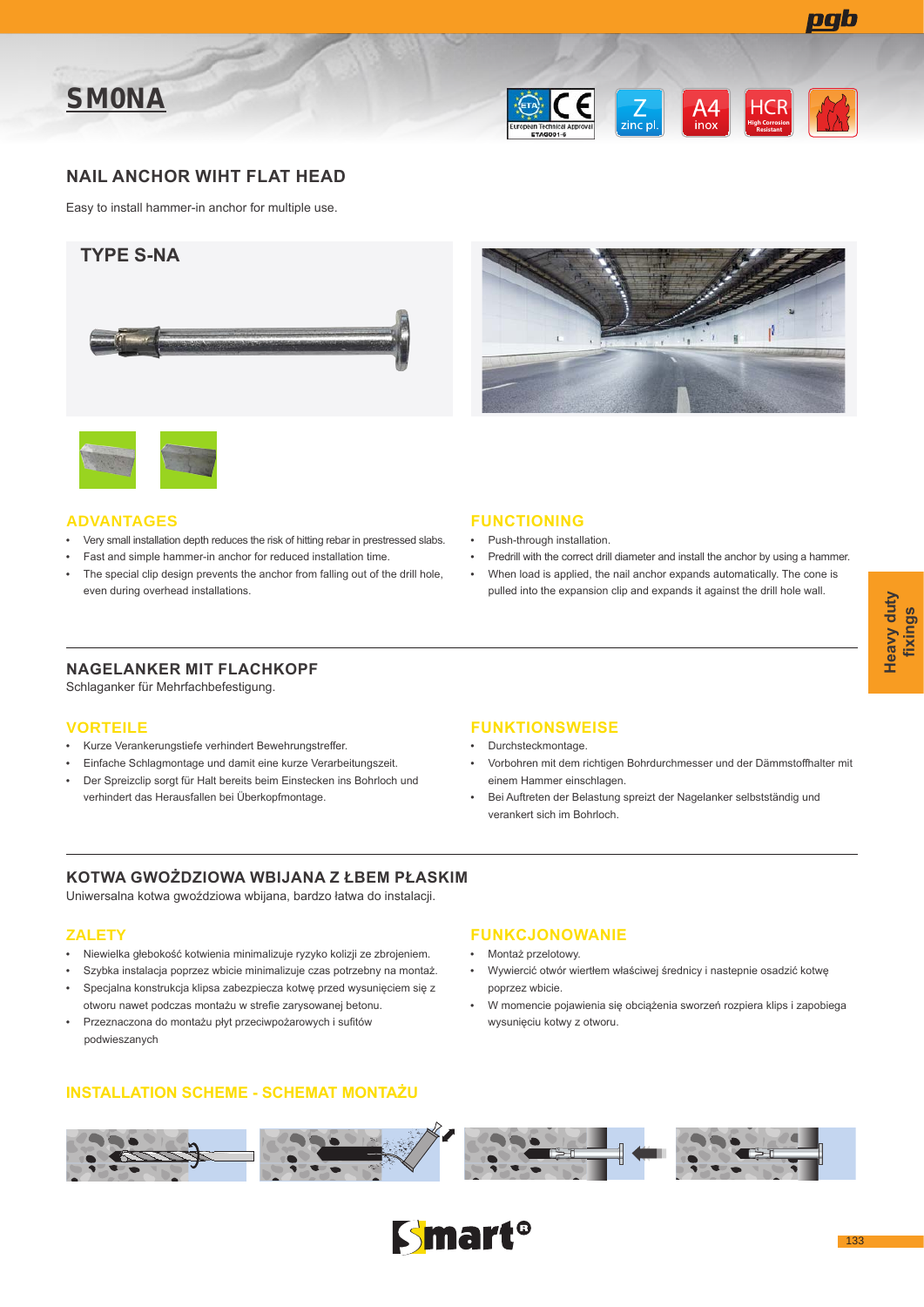### **INFO**

| d               |      | $d_0$ | h,   | $d_{s}$ | 's   | $h_{\text{ef}}$ | $\mathbf{f}_{\text{fix}}$ |
|-----------------|------|-------|------|---------|------|-----------------|---------------------------|
| [mm]            | [mm] | [mm]  | [mm] | [mm]    | [mm] | [mm]            | [mm]                      |
| $6\phantom{1}6$ | 40   | 6     | 35   | 40      | 25   | 30              | 5                         |
| 6               | 45   | 6     | 35   | 40      | 25   | 30              | 10                        |
| $6\phantom{1}6$ | 50   | 6     | 35   | 40      | 25   | 30              | 15                        |
| 6               | 55   | 6     | 35   | 40      | 25   | 30              | 20                        |
| 6               | 70   | 6     | 35   | 40      | 25   | 30              | 35                        |
| 6               | 90   | 6     | 35   | 40      | 25   | 30              | 55                        |



*1) Reduced embedment depth only for zinc plated version.*

*1) Reduzierte Verankerungstiefe nur für verzinkte Version.*

*1) Zredukowana głebokość zakotwienia dostępna wyłacznie dla wersji ocynkowanej.*



Carton box packing - Kartonpackung - Pudeło kartonowekiem

| size         | pgb code      | EAN <sub>13</sub> |     |
|--------------|---------------|-------------------|-----|
| $6x0 - 5x39$ | SM0NA306040 Z | 5902134199375     | 200 |
| 6x5-10x44    | SM0NA306045 Z | 5902134199382     | 200 |
| 6x10-15x49   | SM0NA306050 Z | 5902134199399     | 200 |
| 6x15-20x54   | SM0NA306055 Z | 5902134199405     | 200 |
| 6x30-35x69   | SM0NA306070 Z | 5902134199412     | 200 |
| 6x50-55x89   | SM0NA306090 Z | 5902134199429     | 100 |

# **TENSION RESISTANCE CAPACITY UNDER FIRE EXPOSURE FOR CONCRETE C20/25 SPANNUNGSWIDERSTANDKAPAZITÄT UNTER BRANDBEANSPRUCHUNG IN BETON C20/25 NOŚNOŚCI NA WYRYWANIE W WARUNKACH POŻARU DLA BETONU C20/25**

| Resistance [min] | S-NA<br>N-K [kN] | S-NA<br>N-K A4/HCR [kN] |
|------------------|------------------|-------------------------|
| F 30             | 0,9              | 0,9                     |
| F 60             | 0,8              | 0,9                     |
| F 90             | 0,6              | 0,9                     |
| F 120            | 0,5              | 0,7                     |